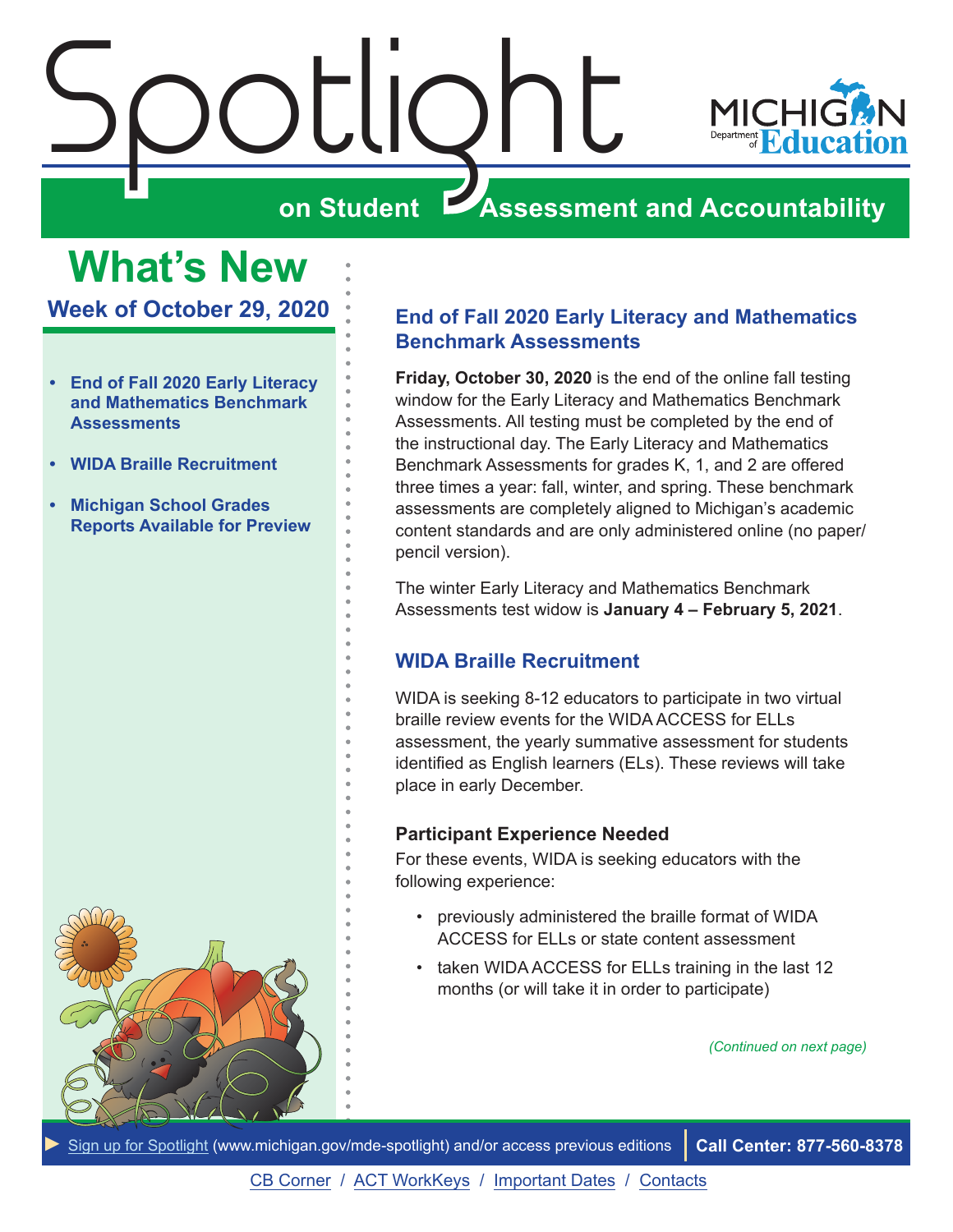**OOLIQhL** on Student Assessment and Accountability October 29, 2020

• experience in working with blind or low vision students (such as work at a school for the blind, BVI teacher)

#### **OR**

- previously administered the braille format of WIDA ACCESS for ELLs
- taken ACCESS training in the last 12 months (or will take it in order to participate)
- experience in working with ELs and some work with blind or low vision students (such as an EL teacher who happens to have a blind student)
- **\*\*\* Braille proficiency is not required!**

#### **1) Braille Test Administrator Script Review**

**Purpose:** Educators who work with blind or low vision students who read braille will provide feedback on an initial draft version of the braille test administrator script. We will be gathering feedback on flow and organization, as well as the scripting for intended for Test Administrators.

#### **Dates:**

- **Orientation and training overview:** Thursday, December 3, 2020 from 11:30 a.m. - 12:30 p.m. ET
- **Review of the Braille Test Administrator Script:** 2.5 hours of self-paced independent work, between December 3–8, 2020
- **Braille Test Administrator Script feedback session:** Thursday, December 10, 2020 from 11 a.m. - 1 p.m. ET

**Time commitment:** 3 hours in meetings over two days, 2.5 hours of independent work

#### **Number of Participants:** 4–6

#### **2) Braille ACCESS Training Focus Group**

**Purpose:** Educators who work with blind or low vision students who read braille will provide feedback on their personal experience in administering the braille format of WIDA ACCESS for ELLs. They will also provide feedback on the tentative goals and objectives for a training specific to the braille format. Feedback will be used to inform future braille-specific training resources for the WIDA ACCESS for ELLs.

#### **Dates:**

- **Orientation and training overview:** Thursday, December 3, 2020 from 11:30 a.m. - 12:30 p.m. ET
- **Independent work and survey:** 2.5 hours of self-paced independent work between December 3–8, 2020
- **Braille Test Administrator Script Review feedback session:** Thursday, December 10, 2020 from 11 a.m. - 1 p.m. ET

**Time commitment:** 3 hours in meetings over two days, 2.5 hours of independent work

#### **Number of Participants:** 4–6

If you would like to participate in one of the events, indicate your interest and confirm availability no later than **Friday, November 6, 2020**, by completing a [brief survey](https://uwmadison.co1.qualtrics.com/jfe/form/SV_88KEUDzNVOa02A5).

If you are selected, WIDA will contact you with event details and next steps by **Friday, November 13, 2020**.

#### **Questions?**

If you have questions, email Joy Pfeiffer at [jcpfeiffer2@](mailto:jcpfeiffer2%40wisc.edu?subject=) [wisc.edu](mailto:jcpfeiffer2%40wisc.edu?subject=).

**Call Center: 877-560-8378** (select appropriate option) for assistance with assessment or accountability issues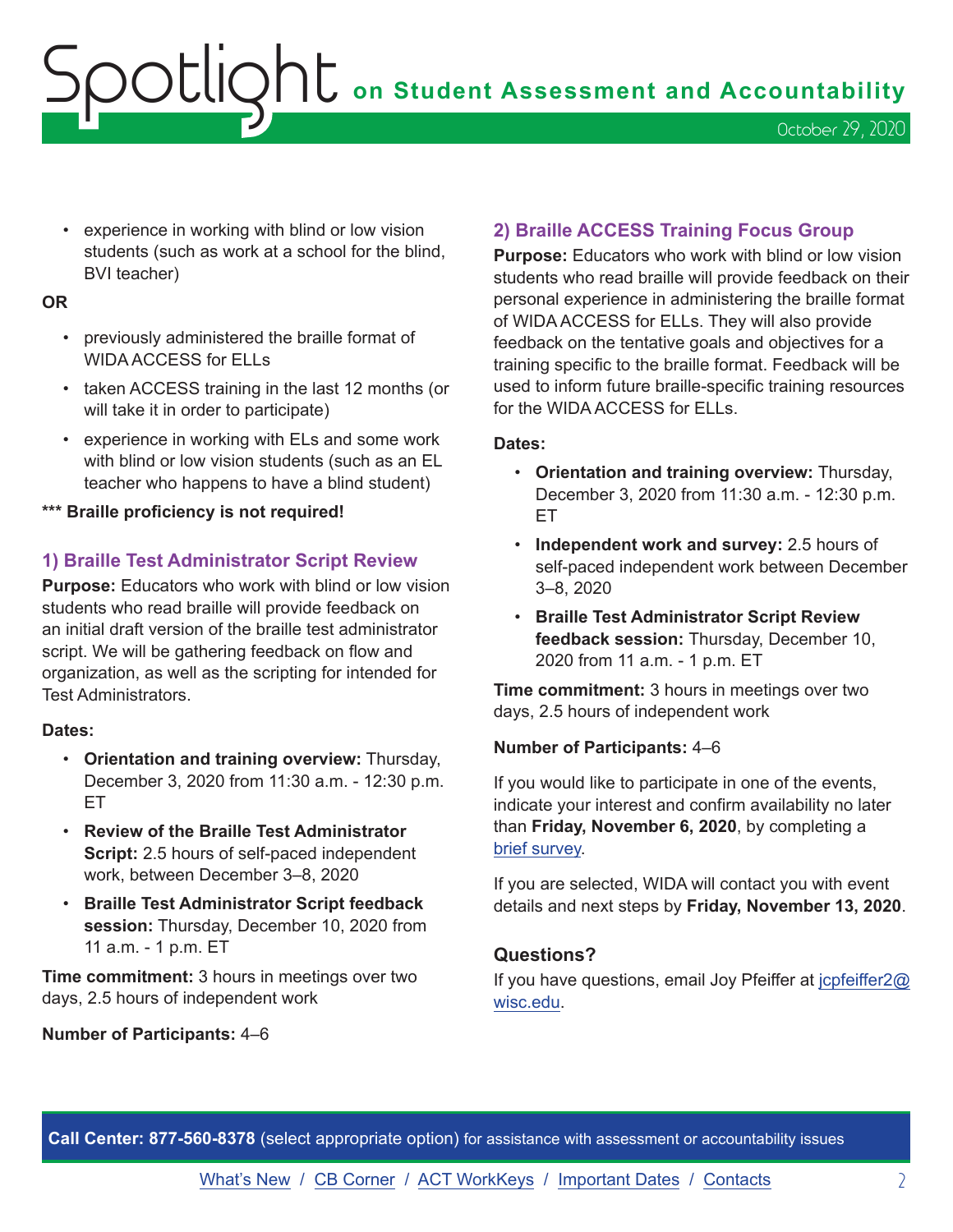## <span id="page-2-0"></span>Spotlight **on Student Assessment and Accountability** October 29, 2020

#### **Michigan School Grades Reports Available for Preview**

The Michigan Department of Education (MDE) has made 2019-20 Michigan school grades reports available for schools to preview on [MI School Data](http://www.mischooldata.org) (www.mischooldata.org). Authorized users of MI School Data are now able to preview school-level Michigan school grades reports before results are released publicly in early November. The preview window will close on **Thursday, November 5, 2020**.

For more details, refer to the article in the [October 22,](https://www.michigan.gov/documents/mde/Spotlight_10-22-20_705870_7.pdf)  [2020 Spotlight](https://www.michigan.gov/documents/mde/Spotlight_10-22-20_705870_7.pdf).

We encourage you to review the informational guides and other helpful resources available for the [Michigan](http://www.michigan.gov/mde-schoolgrades)  [School Grades System](http://www.michigan.gov/mde-schoolgrades) (www.michigan.gov/mdeschoolgrades).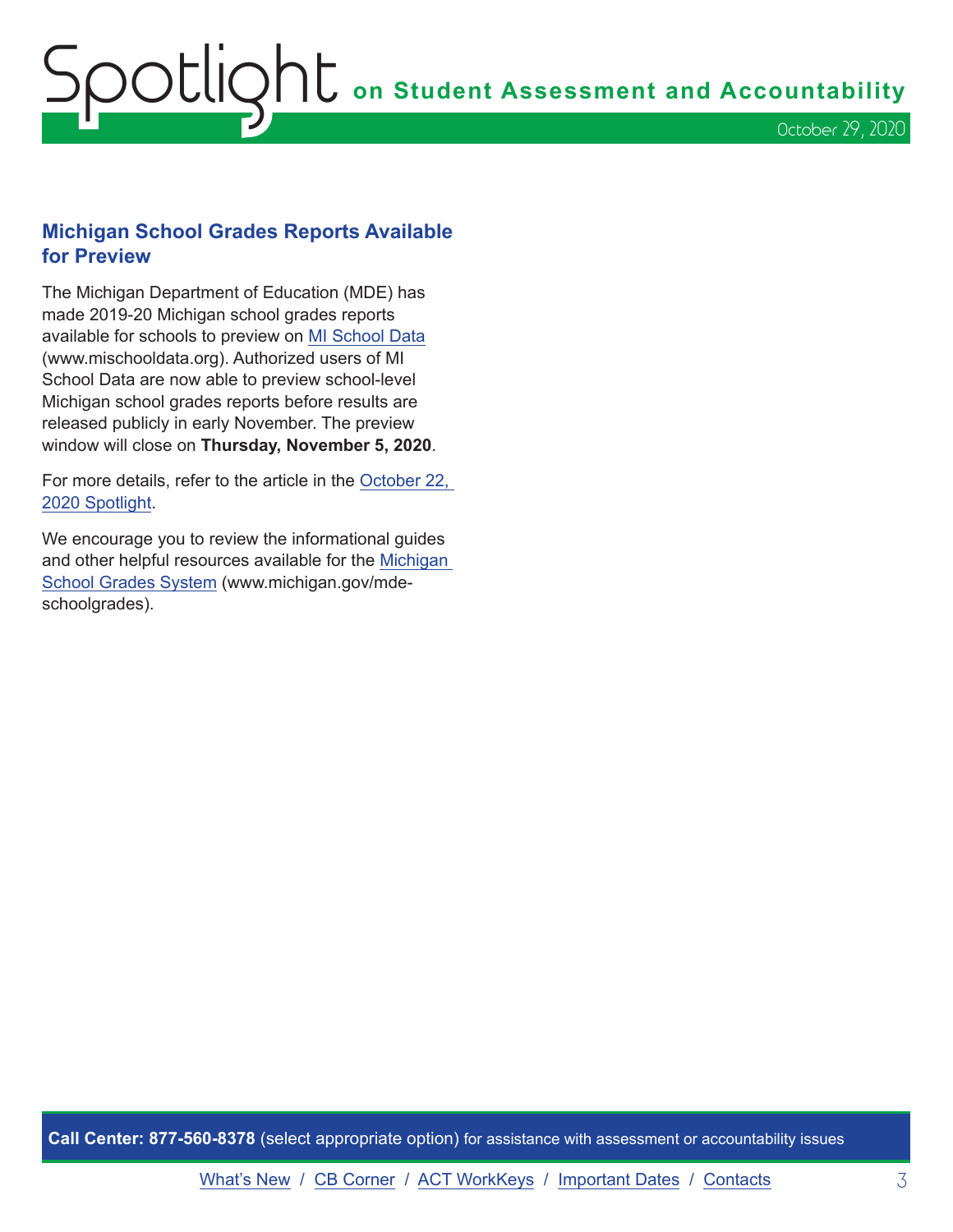OCLIQht on Student Assessment and Accountability

October 29, 2020

### <span id="page-3-0"></span>College Board Corner

*Information on SAT*®*, PSAT*™ *8/9, and PSAT*™*10 provided by the College Board*

#### **Questions about Fall or Spring PSAT 8/9, PSAT 10, or SAT?**

- Call the Michigan Educator Hotline: 866-870- 3127 (select Option 1)
- Email [michiganadministratorsupport@](mailto:michiganadministratorsupport%40collegeboard.org?subject=) [collegeboard.org](mailto:michiganadministratorsupport%40collegeboard.org?subject=)

#### **WHAT'S NEW**

#### **Spring 2021 Establishment**

Establishment is the process whereby the College Board knows which schools are administering the PSAT 8/9 for Grades 8 and 9, PSAT 10, and SAT with Essay, and it is based on rules that are coordinated with the Michigan Department of **Education** 

Public schools and nonpublic schools are established through different processes.

- Most traditional public schools will be automatically established to participate.
- Nonpublic schools must indicate their intent to participate each year for each assessment. If a nonpublic school chooses to administer the SAT, all parts of the Michigan Merit Exam (ACT WorkKeys and M-STEP) must also be administered. If a nonpublic school chooses to administer the PSAT 8/9 for Grade 8, M-STEP must be administered.

District assessment coordinators, principals, and test coordinators of all nonpublic schools and the public schools that do not meet automatic establishment rules will receive an email the week

of November 2 with instructions for how to indicate your intent to participate. **If you received this email, follow the enclosed instructions as soon as possible, but no later than November 20, if you plan to administer the assessments.** You might not be able to administer the assessments if you do not respond in time. Also follow the instructions if you do not plan to administer the assessments so you can be removed from future communications this school year.

The Test Center Participation page in the Office of Educational Assessment and Accountability (OEAA) Secure Site identifies which assessments your school is established to administer and will be updated daily as establishment activities occur. For information on accessing this page, visit the [Secure Site Training web page](http://www.michigan.gov/securesitetraining) (www.michigan.gov/ securesitetraining).

**Important Note:** Schools must be established to participate separately for each College Board assessment they expect to administer in Spring 2021. For example, a traditional public high school should verify in the OEAA Secure Site Test Center Participation page that they are set up to participate in the SAT with Essay, the PSAT 10, and the PSAT 8/9 for Grade 9. All public schools with 8th grade students should verify that they are established to participate in the PSAT 8/9 for Grade 8.

Starting now and continuing through December, verify the assessments your school has been established for in the OEAA Secure Site.

*(Continued on next page)*

**Call Center: 877-560-8378** (select appropriate option) for assistance with assessment or accountability issues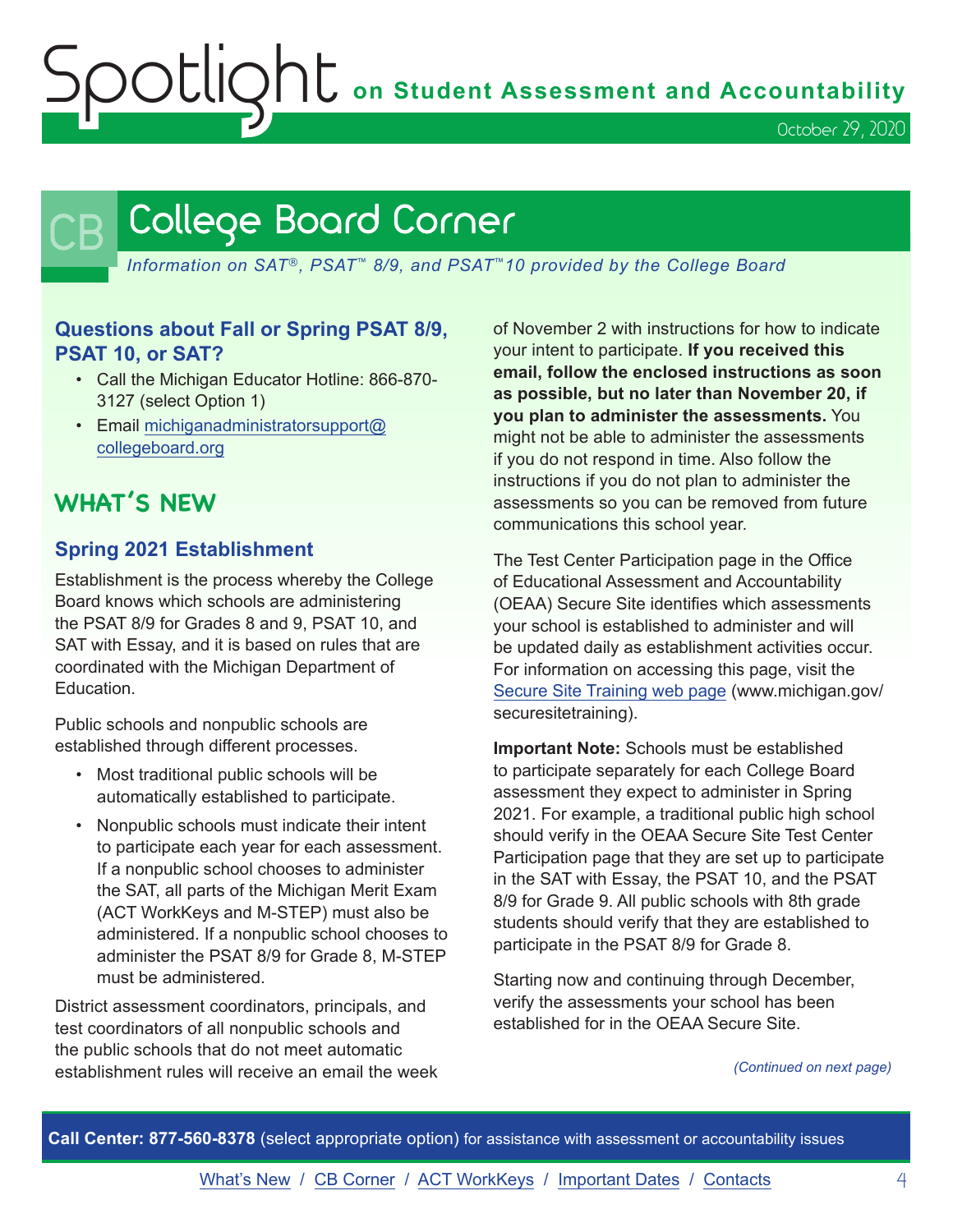Spotlight **on Student Assessment and Accountability**

October 29, 2020

## $\mathsf{CB}\,\mathsf{I}$

- If a school is listed as participating and plans to administer the assessment, no action is needed.
- If a school is listed as participating but does not plan to administer the assessment, contact the Michigan Educator Hotline immediately with information about why you request to be unestablished.
- Establishment occurs on a rolling basis. Participation will be reflected as establishment activities occur. **Allow for potential updates.**  Contact the Michigan Educator Hotline if establishment information is not correct by December 18, 2020.
- Once a school provides the intent to participate, allow 1-2 weeks for this information to be refreshed in the OEAA Secure Site.

Fall participation in the Michigan-provided SAT with Essay, PSAT/NMSQT, or PSAT 8/9 does not establish your school for spring testing. You must verify your spring participation status in the OEAA Secure Site or provide your intent to participate, as needed.

#### **REMINDERS**

#### **PSAT/NMSQT Reminders**

- Ordering materials for the January 26, 2021 PSAT/NMSQT administration is now open in the College Board test ordering site. The deadline to order tests for this date is **December 4, 2020**.
- Schools may order and administer the test to 10th and 11th grade students who did not test on either of the October administrations.

#### **Preparing for Spring 2021**

Tasks you can be doing now to prepare your school for the Spring 2021 administration of PSAT 8/9 for Grades 8 and 9, PSAT 10, and SAT with Essay:

- Register for the [Implementation Webinar](https://tinyurl.com/2021Implementation-MI) (https://tinyurl.com/2021Implementation-MI) on **November 10 from 9:00-10:30 a.m**. This webinar will focus on activities test coordinators can be doing until the end of 2020 to prepare their school and students for testing.
- SSD coordinators can register for an [Accommodations and Supports Webinar](https://tinyurl.com/2021Accommodations-MI) (https://tinyurl.com/2021Accommodations-MI) on **December 9 from 12:00-1:30 p.m.** This webinar will assist new and returning SSD coordinators with the process of applying for accommodations through the SSD Online system. This will be especially helpful for new SSD coordinators. We will also review administering the SAT with Essay, PSAT 10, or PSAT 8/9 for Grade 8 and 9 with accommodations and English Learner supports.
- All webinars are optional and will be recorded and posted on the [MME web page](www.michigan.gov/mme) (www. michigan.gov/mme) and [PSAT web page](http://www.michigan.gov/psat) (www. michigan.gov/psat) approximately one week after the webinar is completed.
- Update EEM with test coordinator information. Refer to the [September 24, 2020 Spotlight](https://www.michigan.gov/documents/mde/Spotlight_9-24-20_703294_7.pdf)  [on Student Assessment and Accountability](https://www.michigan.gov/documents/mde/Spotlight_9-24-20_703294_7.pdf)  [Newsletter](https://www.michigan.gov/documents/mde/Spotlight_9-24-20_703294_7.pdf) (www.michigan.gov/mde-spotlight) for additional information about updating the EEM.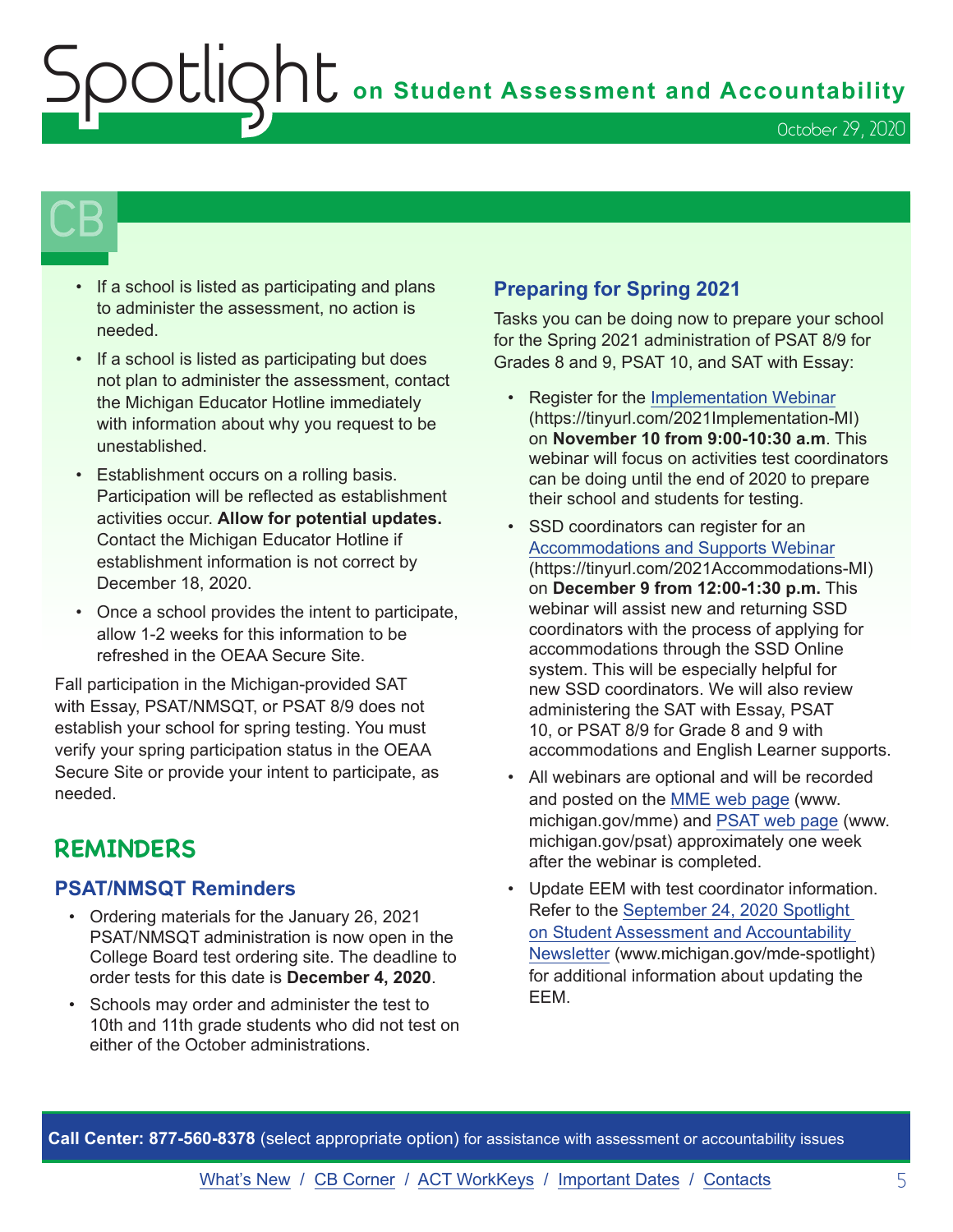$\overline{O}$  **COMPL** on Student Assessment and Accountability

# <span id="page-5-0"></span>**ACT WorkKeys**

#### **What's New**

#### **Completing ACT's Manage Participation Process**

The ACT Workkeys assessment is one of three required components of the Michigan Merit Exam (MME) for grade 11 and eligible grade 12 students. All public schools are required to administer the full MME, which consists of the ACT WorkKeys, SAT, and M-STEP science and social studies assessments. If a nonpublic school chooses to administer any one of the three MME components, they will be expected to administer all three components to their students.

All schools, public and nonpublic, must confirm that they are participating in order to receive test materials and to administer the WorkKeys assessment.

The WorkKeys Test Coordinators must indicate each school's participation status, either Participating or Not Participating, in PearsonAccess<sup>next</sup>, during the Manage Participation window **November 2 – November 27, 2020**. If your school will participate in the WorkKeys assessments in Spring 2021, you must also select your preferred test materials receipt week. The process will take approximately five minutes.

**Note:** Manage Participation must be completed at the individual **school level**, not at the district level, even if you are not participating. Reminder emails will be sent periodically to all schools that have not completed the Manage Participation process.

Instructions on completing the Manage Participation process and PearsonAccess<sup>next</sup> login information will be emailed to District Assessment Coordinators and WorkKeys Test Coordinators listed in the [Educational](www.michigan.gov/EEM)  [Entity Master \(EEM\)](www.michigan.gov/EEM) (www.michigan.gov/eem) on **November 2, 2020**. Refer to the [September](https://www.michigan.gov/documents/mde/Spotlight_9-24-20_703294_7.pdf)  [24, 2020 Spotlight on Student Assessment and](https://www.michigan.gov/documents/mde/Spotlight_9-24-20_703294_7.pdf)  [Accountability Newsletter](https://www.michigan.gov/documents/mde/Spotlight_9-24-20_703294_7.pdf) (www.michigan.gov/mdespotlight) for additional information about updating the EEM. If the WorkKeys Test Coordinator does not receive this email, contact ACT at the web page or phone number listed on page 8.

The District Assessment Coordinators and WorkKeys Test Coordinator listed in the EEM, for both public and nonpublic schools, will also receive an **ACT Account Access: New Account** email from NoReplyTestAdmin@act.org on **November 2, 2020**. The email will include a link and instructions to create your password. Once the password has been created, you'll receive a confirmation email and will be able to log into the system. If this email is not received on November 2, 2020, contact ACT at the web page or phone number listed on page 8.

#### **How to Submit Your ACT WorkKeys Participation Information**

To submit your school's participation information, take the following steps:

- 1. Log in to PearsonAccess<sup>next</sup> (https://testadmin. act.org)
- 2. Under **SETUP**, select **Organizations**.

*(Continued on next page)*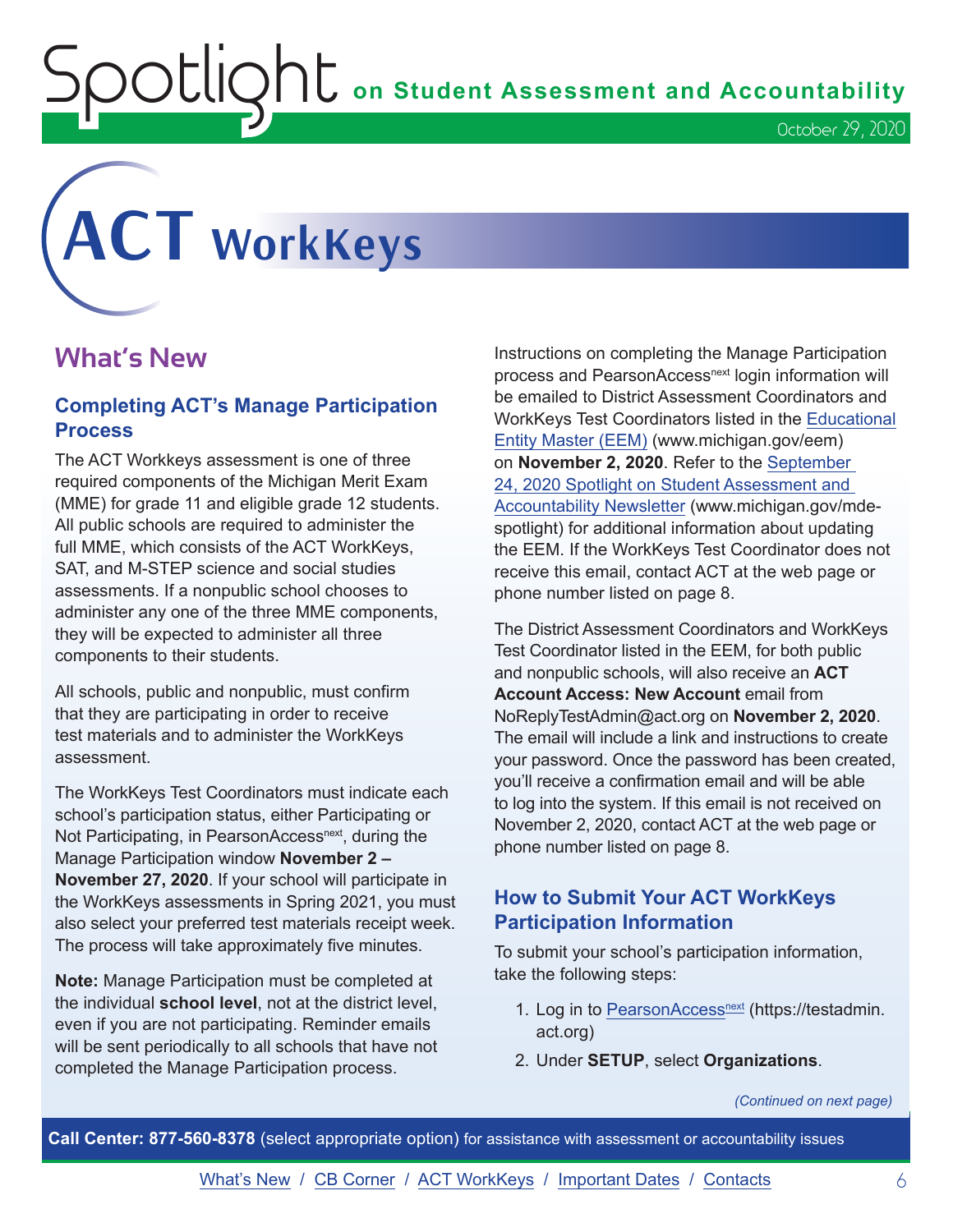## **Spotlight** on Student Assessment and Accountability

- 3. Check the box(es) beside the school(s) you wish to update
- 4. Open the drop-down on the **Start** button and chose **Test Administration**
- 5. Complete the Manage Participation information:
	- **a. If your school will participate, complete the** *Test Date & Materials Receipt Selection* **section:**
		- □ Paper Standard Time Test Date always choose April 14, 2021
		- □ Paper Accommodations Test Window Start Date – always choose April 14, 2021
		- $\Box$  Materials Receipt Week select either the week of March 22 or March 29, 2021

#### **Example:**

#### **Test Date & Materials Receipt Selection**

If your school is NOT testing, scroll down and complete the Not Teting section.

Paper Standard Time Test Date

April 14, 2021

Paper Accommodations Test Window Start Date

April 14, 2021

Materials Receipt Week

March 22, 2021

Click Save to submit

#### **b. If your school will not participate, complete the Not Testing section:**

 $\Box$  Reason for Not Testing – select the appropriate option for your school from the drop-down list or choose Other and then complete the Other Reason for Not Testing text box.

#### **Example:**

| <b>Not Testing</b>                                                                      |
|-----------------------------------------------------------------------------------------|
| If you complete this section you will NOT receive any testing materials.                |
| Reason for Not Testing                                                                  |
| $\checkmark$                                                                            |
| Note: If your reason is not in the dropdown, select "Other" and provide a reason below. |
| Other Reason for Not Testing                                                            |
| Free form text box for reason that is not included in the<br>dropdown list above.       |

Click Save to submit

#### **c. Click Save. Repeat step 5 for each school name listed on the left.**

6. Log out of PearsonAccessnext.

Schools that have completed the Participating section are sent to the Office of Educational Assessment and Accountability (OEAA) Secure Site daily. District Assessment Coordinators should ensure that all schools within your district have completed the Manage Participation process, even if they are not testing, by reviewing the Test Center Participation page on the [OEAA Secure Site](http://www.michigan.gov/oeaa-secure) (www. michigan.gov/oeaa-secure) under the **Assessment Registration** drop-down menu.

**Deadline:** You must submit your participation information by **Friday, November 27, 2020**.

*(Continued on next page)*

**Call Center: 877-560-8378** (select appropriate option) for assistance with assessment or accountability issues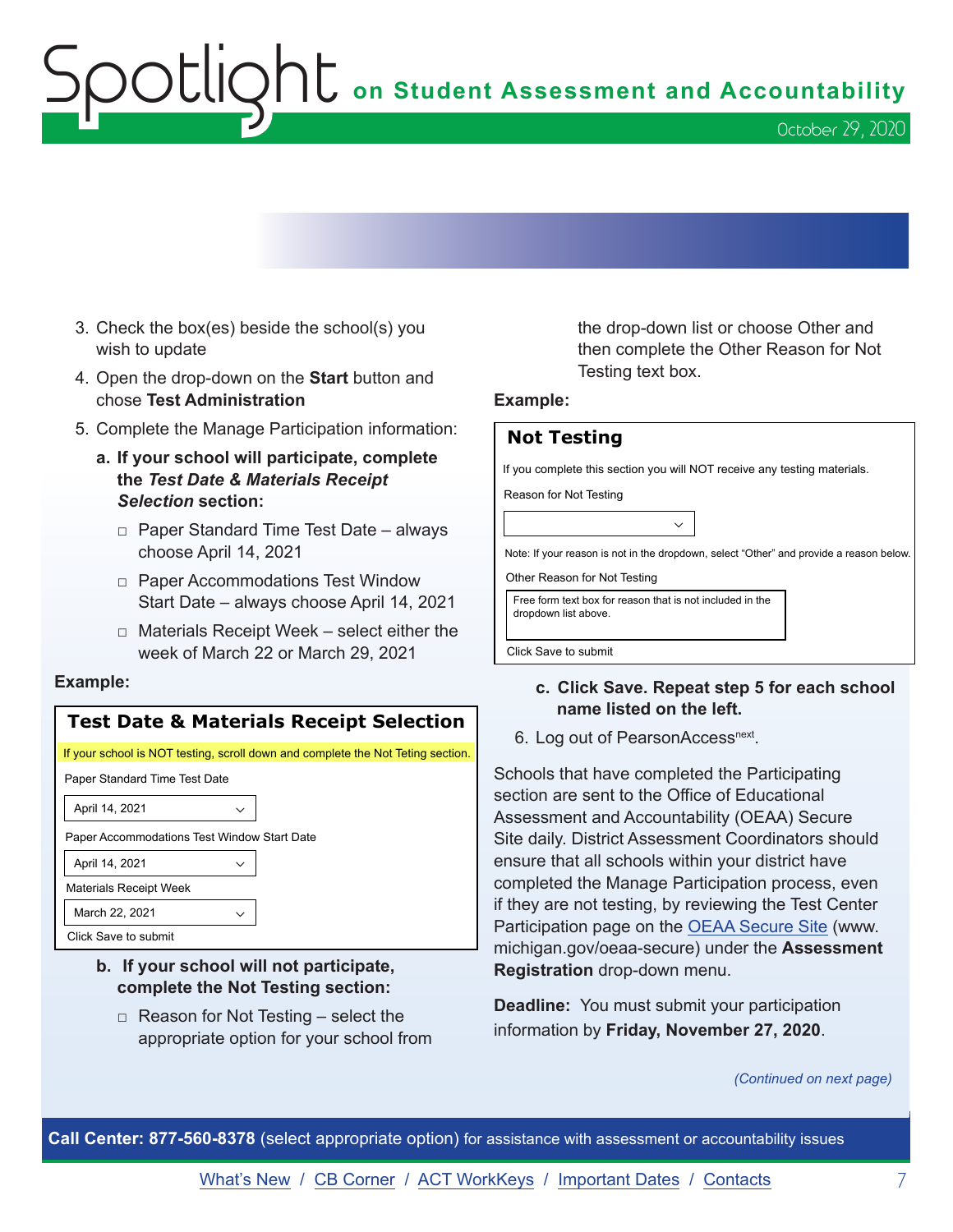Spotlight **on Student Assessment and Accountability** October 29, 2020

#### **Contacting ACT**

If you have questions, you may:

- 1. contact ACT via the [Contact Us web page](http://www.act.org/aap/state/contact.html) ([www.act.org/aap/state/contact.html\)](https://www.act.org/aap/state/contact.html)
- 2. call ACT at 800-553-6244 between 9:30 a.m. – 6:00 p.m. ET
	- standard time: ext. 2800
	- accommodations: ext.1788
- 3. email accommodations questions to [ACTStateAccoms@act.org](mailto:ACTStateAccoms%40act.org?subject=)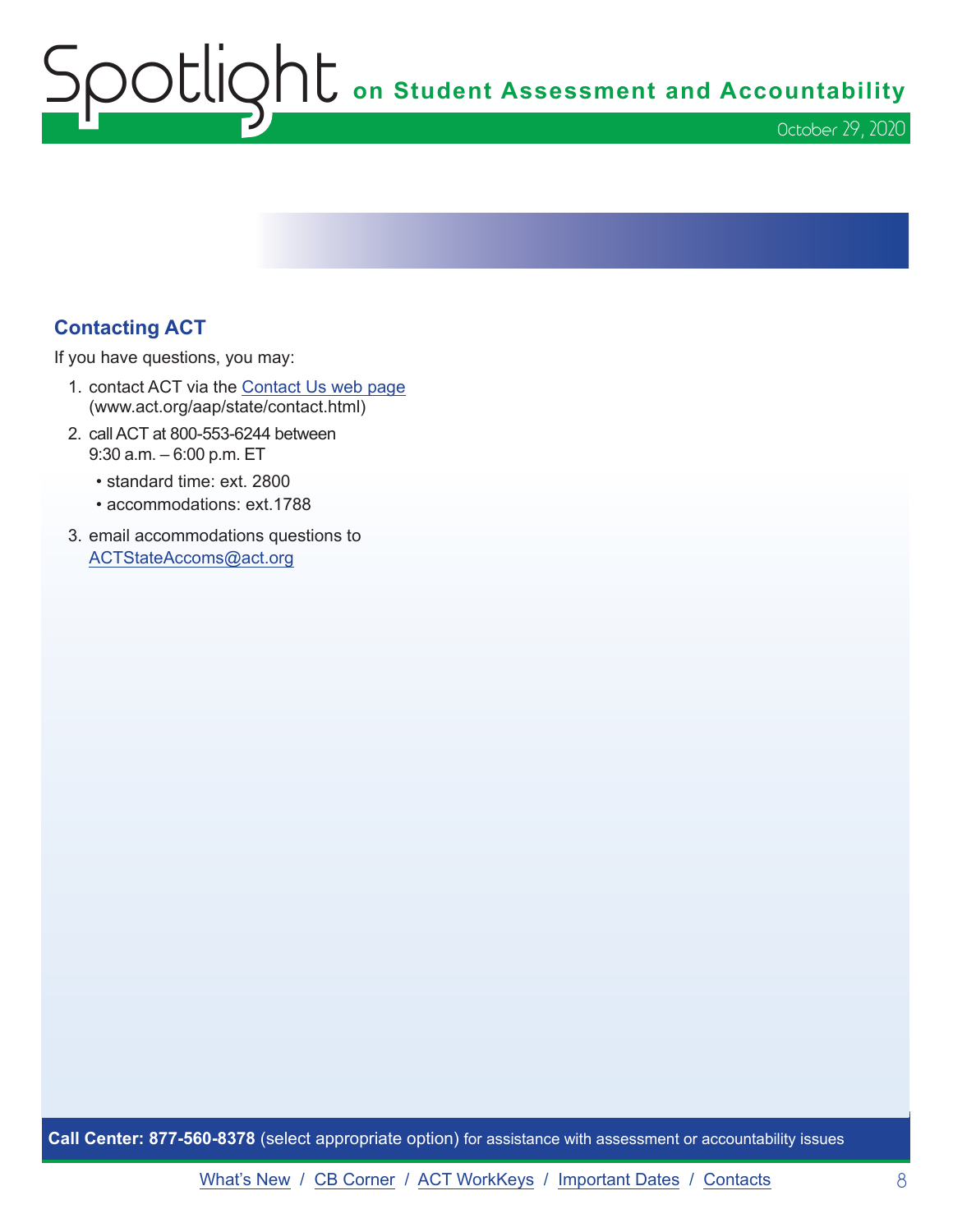### OOCLIQhC on Student Assessment and Accountability October 29, 2020 FП.

## <span id="page-8-0"></span>**Important Dates**

#### **Approaching Deadlines!**

#### **Friday, October 30, 2020**

• **Early Literacy and Mathematics Benchmark Assessments (K-2)** Fall 2020 testing window **CLOSES**

#### **Coming Next Week . . .**

#### **Monday, November 2, 2020**

• WorkKeys Test Coordinators and District Assessment Coordinators receive PearsonAccess<sup>next</sup> login information

#### **October/November 2020**

#### **ACT WorkKeys**

#### **November 2 – 27, 2020**

• **ACT WorkKeys** Manage Participation window

#### **SAT and PSAT**

#### **Now – December 18, 2020**

• **SAT, PSAT 10, PSAT 8/9** Request for Off-site testing window

#### **November 2 – 20, 2020**

• College Board (**SAT with Essay, PSAT 8/9, PSAT 10**) Intent to Participate (Establishment Process)

#### **November 10, 2020 from 9:00 - 10:30 a.m.**

• Michigan Implementation webinar – [Register](https://tinyurl.com/2021Implementation-MI) (https://tinyurl.com/2021Implementation-MI)

l nu

5

12

6

13

#### **December 2020**

Wed

#### **December 2, 2020 at 10 a.m.**

• Winter/Spring 2021 Technology Coordinator Training Zoom webinar

[Join the webinar](https://datarecognitioncorp.zoom.us/j/99441419689)

#### **SAT and PSAT**

#### **December 9, 2020 from 12:00 - 1:30 p.m.**

• Accommodations and Supports webinar – [Register](https://tinyurl.com/2021Accommodations-MI) (https://tinyurl. com/2021Accommodations-MI)



**Call Center: 877-560-8378** (select appropriate option) for assistance with assessment or accountability issues